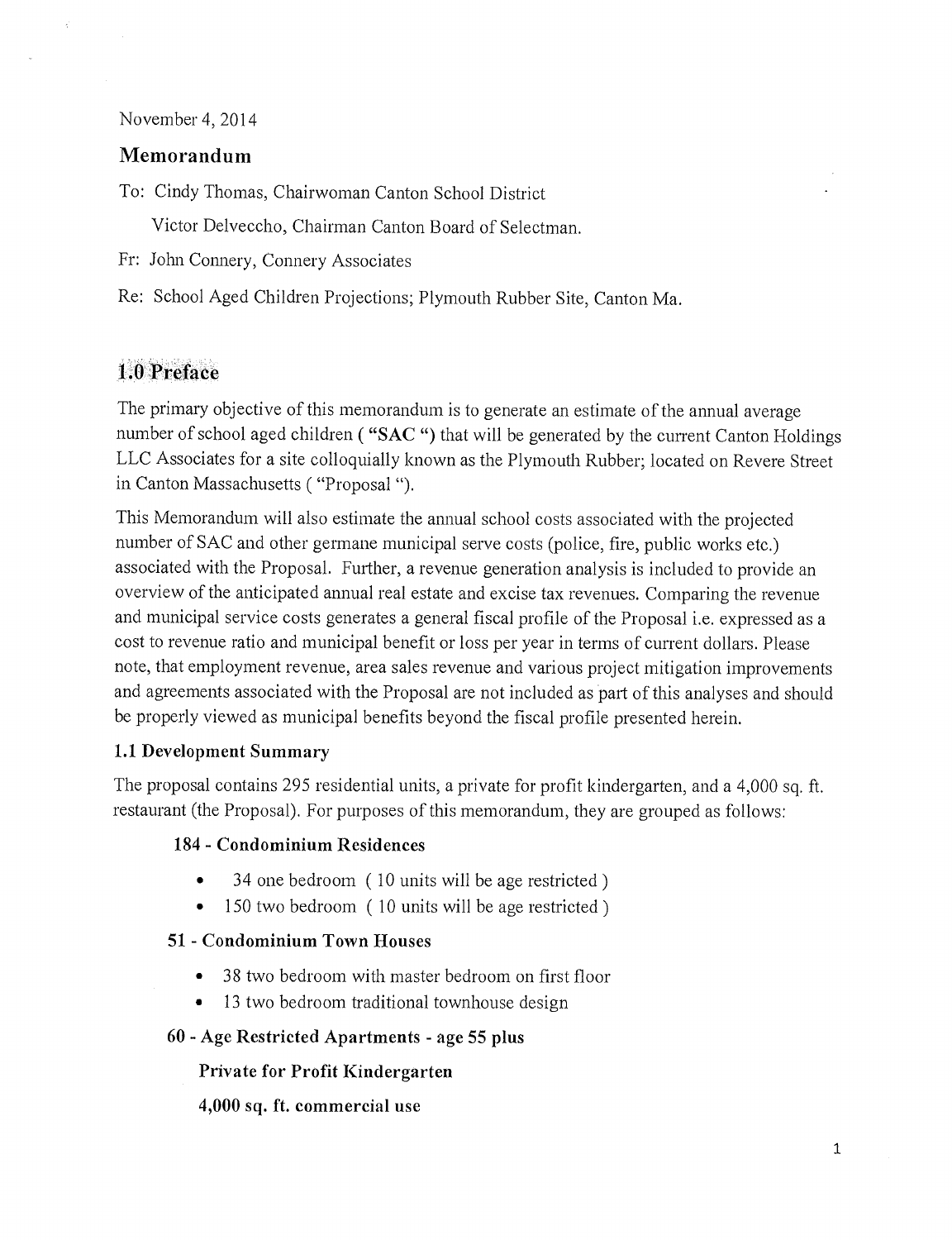The residential component of the Proposal meets the 10% moderate rate requirements of the Town of Canton. A total of 29 moderate rate units are provided. Specifically, six (6) rental units will be provided at moderate rates; the balance, twenty three (23) moderate rate units will be located in the condominium flats and two (2) of said units will be age restricted.

# 2.0-Comparable Condominium Development and SAC Generation in Canton

In order to assemble an accurate estimate of school aged children, those units that will not generate school aged children due to restrictions need to be identified and removed from the analysis.

As noted above, of the 295 residential units 60 are age restricted apartments and 20 of condominium residences are also age restricted (the two of the moderate rate condominiums are moderate income priced restricted). Accordingly, for the purposes of SAC analysis the base number of units potentially generating additional students is 215. However, as will be discussed below one bedroom condominiums do not generate SAC in any meaningful or measurable amount. While there may be on occasional student in a one bedroom unit, region wide, the numbers are essentially de minimus and cannot be appropriately translated to an average student per unit ratio that is statistically meaningful.

Accordingly, in the data presented below for existing condominium development in Canton the total number of students generated are assigned only to two and three bedroom units, as a means of identifying an accurate SAC/ unit ratio. For example, if a 100 unit hypothetical condominium generates 10 students, the SAC/Unit rate could be said to be 0.10. However, this approach masks the true SAC potential since the implications the unit mix and specifically the number of one bedroom units has been ignored.

However, when considering the number of one bedrooms in the hypothetical, we find twenty five (25) one bedroom units and remove said units from the SAC analysis we can determine that the total of 10 students is associated with the 75 two and three bedroom units. Accordingly, the more accurate method of measuring SAC /Unit potential would be to assign all 10 students to75 units and therefore derive a *higher* SAC ratio of 0.133 i.e. the higher SAC average represents an aggregate average of the two and three bedroom units.

Appling the above methodology to the 215 non-age restricted residential units noted earlier, requires the removal of 24 one bedroom units (10 one bedrooms age restricted units previously accounted for, see above) leaving a net of 191 units that will generate students from the Proposals total of 295 residences or only 65% of the total number units.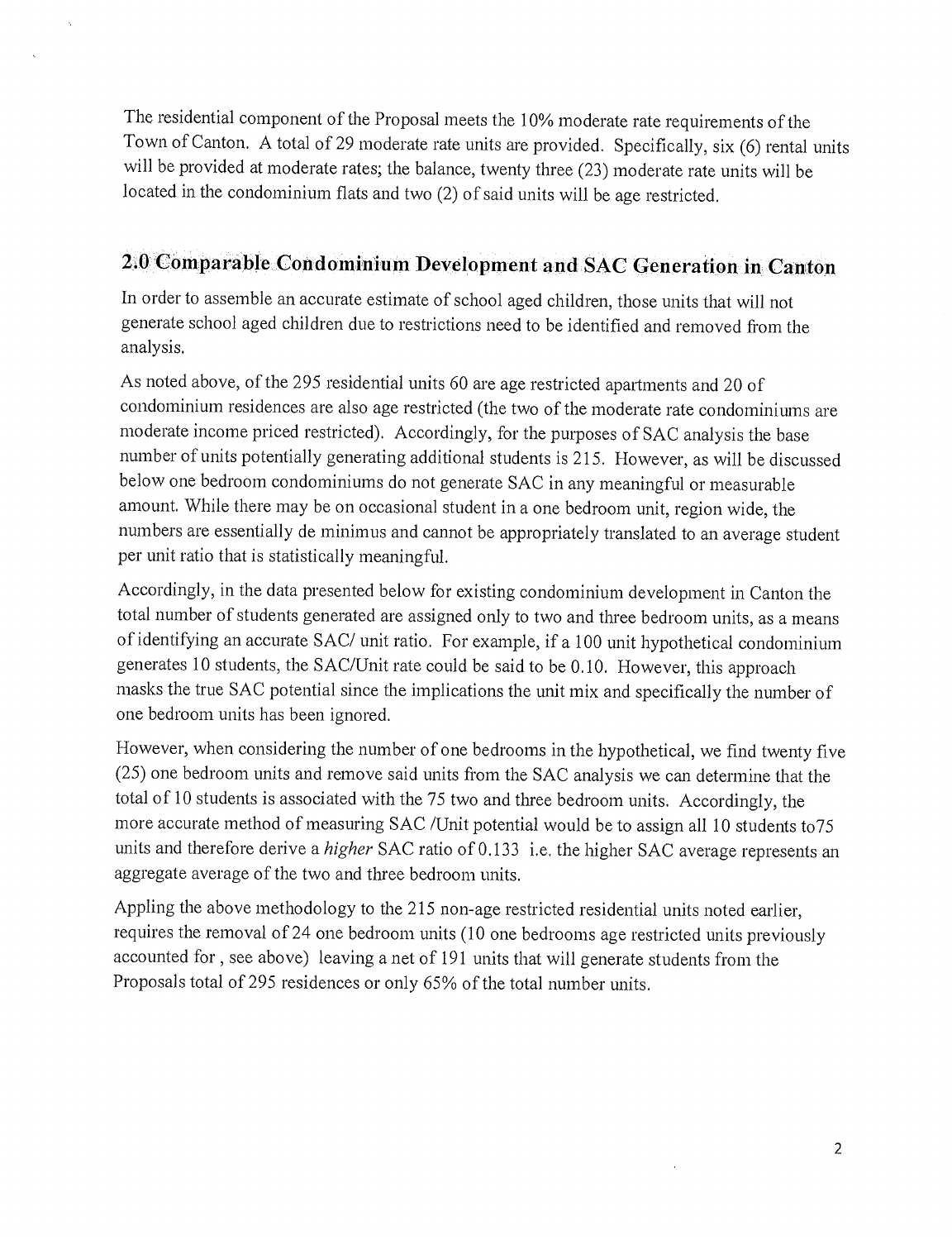### 2.1 Comparable Canton Condominiums and SAC

The information provided below was assembled by Canton Holdings LLC with the assistance of the Canton School Committee and School Department in October of 2014. I am grateful for the assistance.

#### 1. Development: Paul Revere Condominium

Address: Revere St.

Total Number of Units: 58

Total of 2 and 3 bedroom units: 58 all two bedroom

Avg. value per unit: \$329,000

Students as of Oct. 2014: 9

Student per unit ratio: 0.155

# 2. Development: Sherman Woods (transit oriented)

Address: Evergreen Circle

Total Number of Units: 46

Total of 2 and 3 bedroom units: 46 all two bedroom

Avg. value per unit: \$325,000

Students as of Oct. 2014: 4

Student per unit ratio: 0.086

### 3. Development: Edgewater Place

Address: Bolivar St.

Total Number of Units: 17

Total 2 and 3 bedroom units: 17 all three bedroom plus den; all townhouse design

Avg. value per unit: \$256,000

Students as of Oct. 2014: 8

Student per unit ratio: 0.471

### 4. Development: Indian Woods Way

Address: Indian Woods Way.

Total Number of Units: 56

Total 2 and 3 bedroom units: 56 all two bedroom plus den, loft or library; all townhouses Avg. value per unit: \$475,000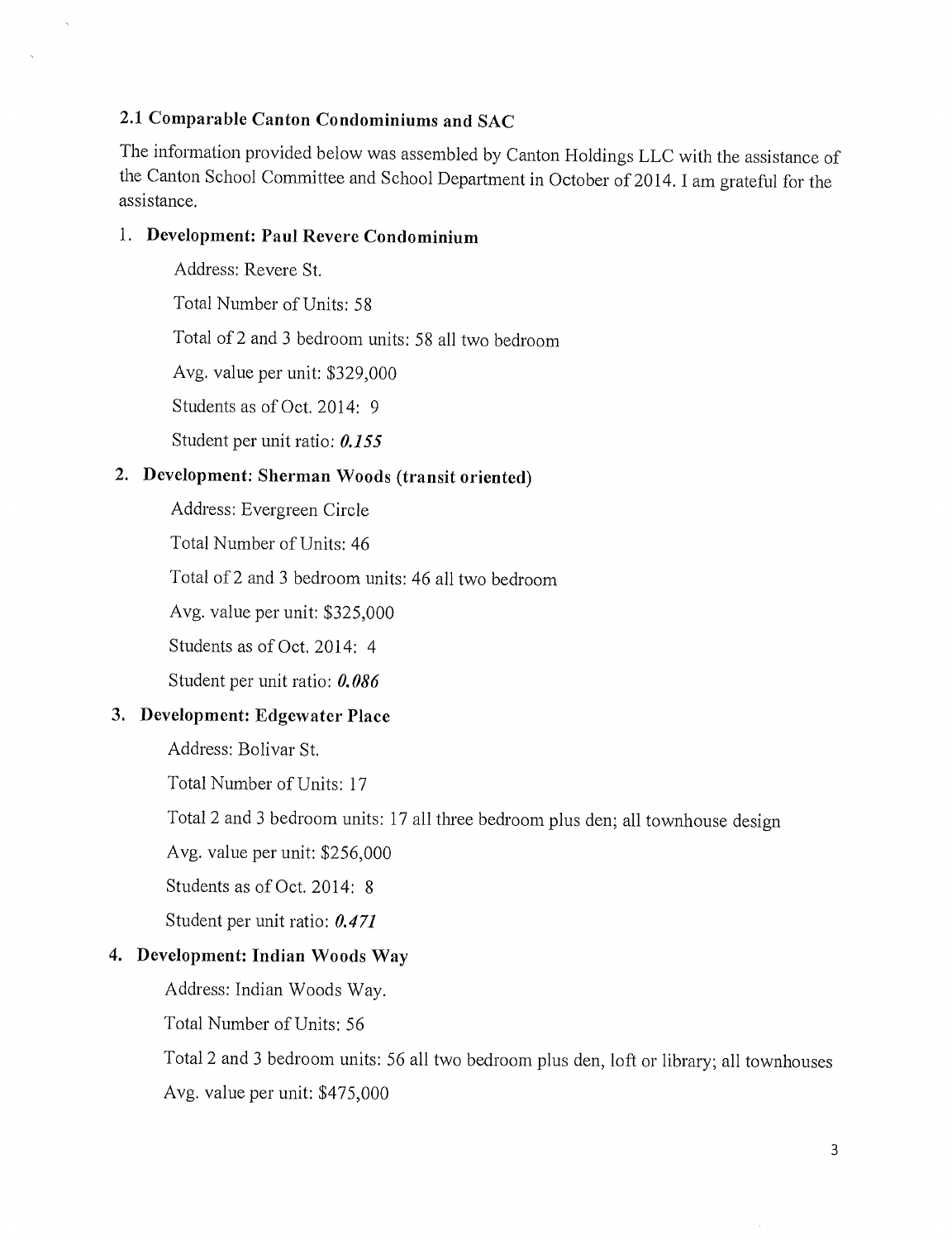Students as of Oct. 2014: 14

Student per unit ratio: *0.250* 

#### 5. Development: Massapoag Brook

 $\overline{\phantom{a}}$ 

Address: Rockland Street.

Total Number of Units: 18

Total 2 and 3 bedroom units: 18 all two bedroom

Avg. value per unit: \$317,000

Students as of Oct. 2014: 0

Student per unit ratio: *0.00* 

### 6. Development: River Village

Address: Walpole St.

Total Number of Units: 56

Total 2 and 3 bedroom units: 56 all two bedroom

Avg. value per unit: \$369,000

Students as of Oct. 2014: 6

Student per unit ratio: *0.107* 

## 7. Development: Village at Forge Pond (transit oriented)

Address: Forge Pond

Total Number of Units: 54

Total 2 and 3 bedroom units: 48 all two bedroom

Avg. value per unit: \$265,000

Students as of Oct. 2014: 2

Student per unit ratio: *0.041* 

### 8. Development: Oak Knoll

Address: Walpole St.

Total Number of Units: 66

Total 2 and 3 bedroom units: 35 two bedroom, 31 three bedroom; all townhouses

Avg. value per unit: \$300,000

Students as of Oct. 2014: 6

Student per unit ratio: *0.090*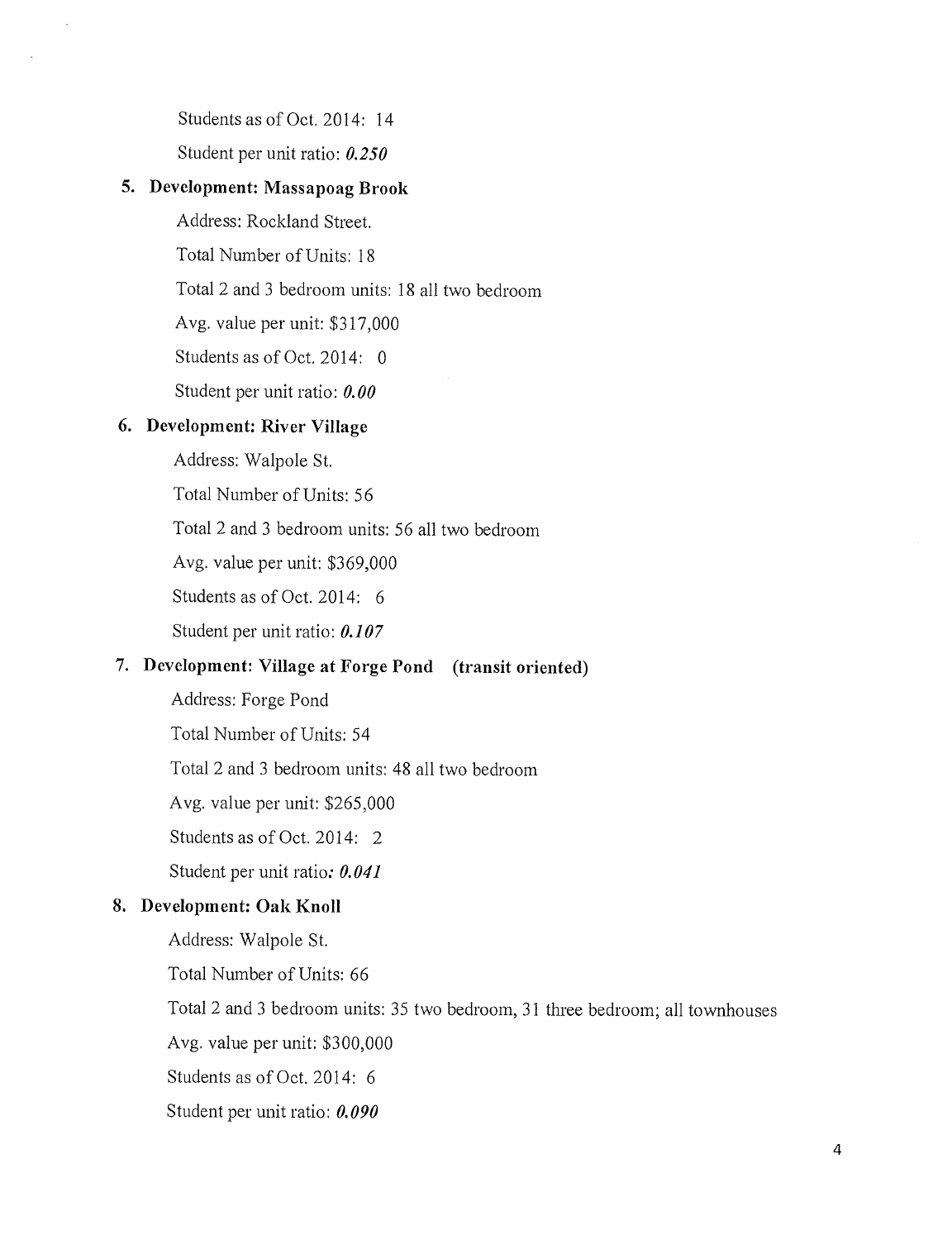# 9. Development: Grover Estates (transit oriented)

Address: Maple St.

 $\bar{z}$ 

Total Number of Units: 45- plus 4 commercial units.

 $\epsilon$ 

Total 2 and 3 bedroom units: 35 two bedroom

Avg. value per unit: \$350,000

Students as of Oct. 2014: 6

Student per unit ratio: 0.171

#### 10. Development: Blue Hills Condo

Address: Davenport Ave.

Total Number of Units: 54 units.

Total 2 and 3 bedroom units: 48 two bedroom

Avg. value per unit: \$320,000

Students as of Oct. 2014: 5

Student per unit ratio: 0.104

#### 11. Development: Turtle Brook

Address: Turtle Brook Rd.

Total Number of Units: 80 units.

Total 2 and 3 bedroom units: 80 two bedroom, all townhouses

Avg. value per unit: \$345,000

Students as of Oct. 2014: 4

Student per unit ratio: 0.050

#### 12. Development: Village at Shaw Farm.

Address: Shaw Farm Rd.

Total Number of Units: 110 units.

Total 2 and 3 bedroom units: 110 - 106 two bedroom, 4 three bedroom, 90% townhouses Avg. value per unit: \$250,000

Students as of Oct. 2014: 7

Student per unit ratio: 0.063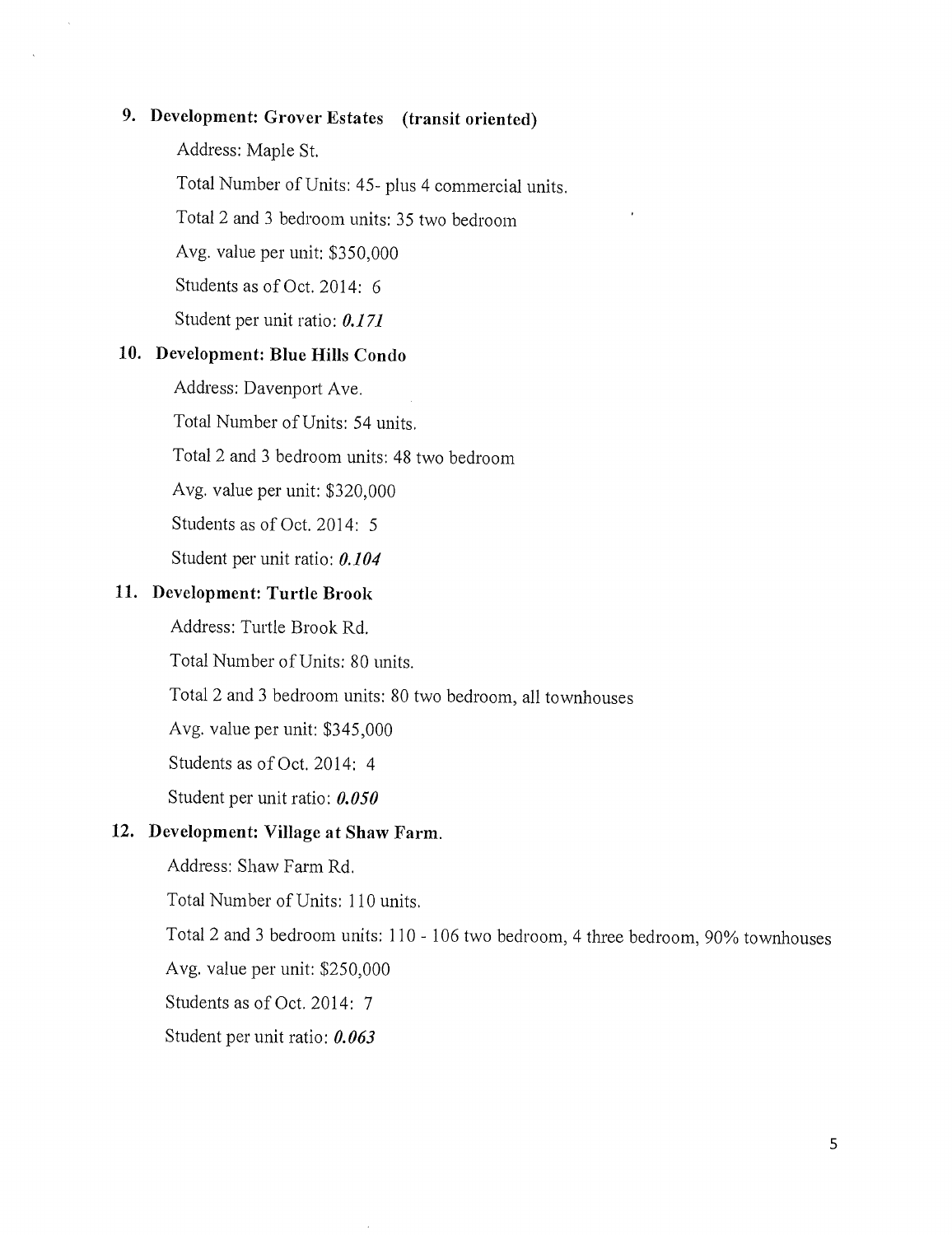# 13. Development: Canton Point Condo - Senior Restricted

Address: Canton Point Rd. Total Number of Units: 53 units. Total 2 and 3 bedroom units: 53 two bedroom Avg. value per unit: \$620,000 Students as of Oct. 2014: 0 Student per unit ratio: *0.000* 

*Note: the above entry is not used in the determination of existing Canton SAC/ Unit ratio but rather as a local example of SAC and senior restricted relationship to SAC generation. As shown it is consistent with the larger regional experience i.e. a SAC/ Unit average of 0,00.* 

## 2.2 Existing Canton Condominium SAC/ Unit Ratio

The 12 condominium comparables presented in Section 2.1 above represent current and established SAC/ Unit conditions in Canton. While no individual or set of comparables can be exactly the same as a Proposal, the use of local comparables representing a mix of town house and condominium flats (three of which are transit oriented similar to the Proposal) provides an insight into the most likely outcome.

The 12 condominium comparables have a total of 638 two and three bedroom units. They are a mix of townhouse and garden style condominiums; similar to the Proposal. The comparables, on average, represent a value per square foot similar to but somewhat less than the Proposal's i.e. 15% to 20% less, given the age and condition of some of the comparables.

### I find that:

The 12 comparables currently generate 71 school aged children from 638 units. Accordingly, they represent aggregate average SAC/ Unit ratio of 0.111.

# 3.0 Student Projection - The Proposal

I find that:

Applying the 0.111 SAC / Unit ratio derived from the 12 local comparables to the 191 student generating units of the Proposal provides an estimate of 21.2 students i.e. 22 students per year as the likely long term annual average.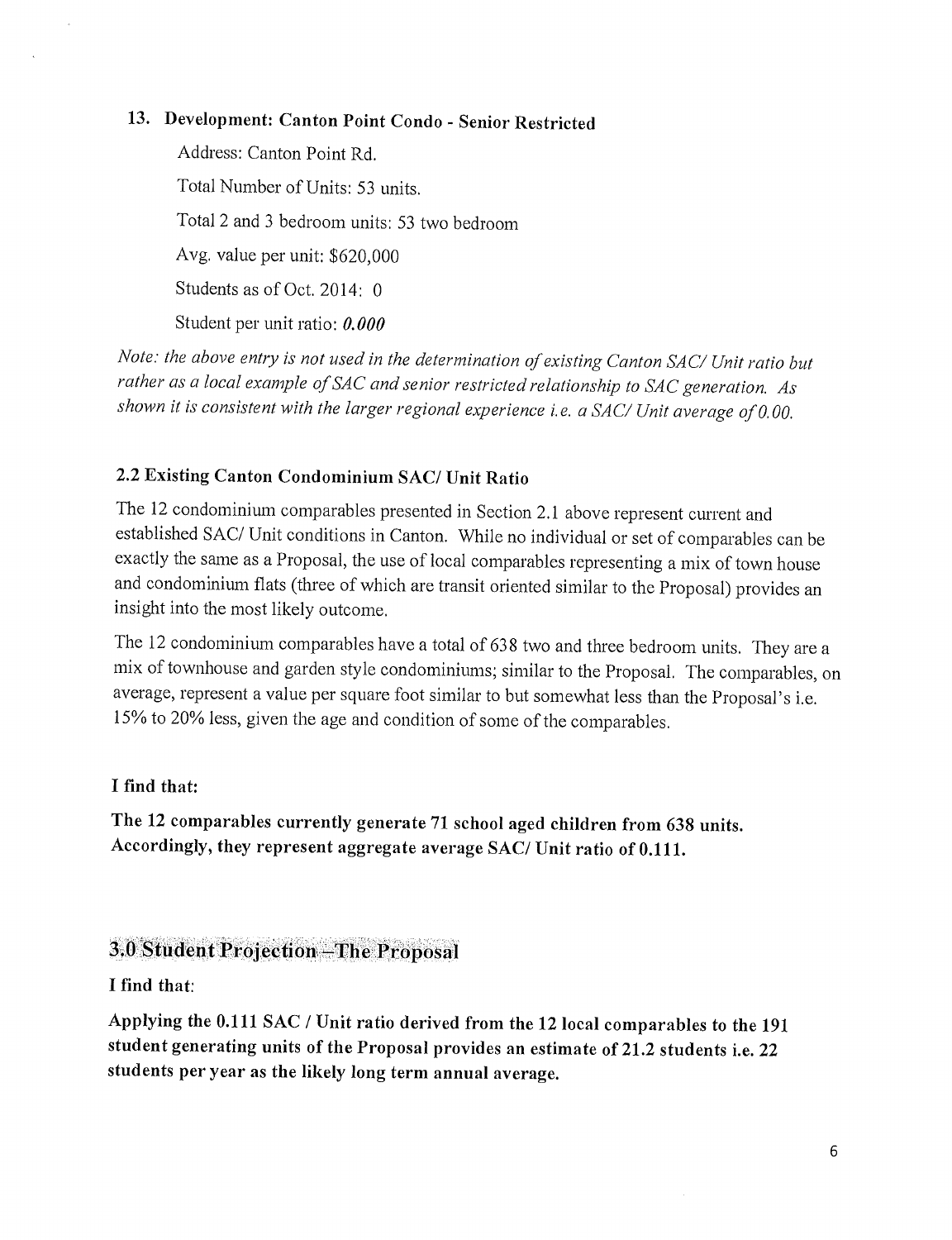It should be understood that the total number of students (22) will likely fluctuate 10% between 20% in either direction annually given the higher rate of turnover in condominium as opposed to single family ownership.

# Accordingly, I would estimate that the Proposal will generally operate within an annual range of 19 to 27 students per year.

*Please note: 38 of the 51 town house units will be designed as senior oriented units i.e. master bedroom on first floor. Mostly likely this design factor will reduce the use of said units for traditional family formation. However, a reduction factor has not been included in this analysis and its non-inclusion provides a prudent approach to SAC estimation in Town's favor.* 

### 3.1 SAC and Enrollment Timing

Based on current project construction and sell off objectives of Canton Holdings LLC by late 2019 the Proposal should be stabilized (95% rented and sold). Therefore, five years from today the Proposal should be generating its full complement of students (my experience indicates it usually takes at least another 12 -24 months to reach full enrollment) but to insure a conservative posture for school estimating purposes we should assume only 5 years.

Maintaining a conservative posture, and assuming the average annual enrollment number of high 22 students, the proposal will generate 5 to 6 students per year to the Canton School System from time of estimates initial sales in 2016 to sell off by 2020. Most likely the full complement of students (22) would not be achieved until the 2020 to 2021 school year.

Examination of the enrollment data associated with condominium development in Canton as provided by the School Dept in October of 2104 illustrates that the students generated by all Canton condominiums i.e. 173 students represent only approximately 5% of total enrollment. Further, they have enrollment characteristics similar to the region as a whole i.e. approximately 60% to 65% elementary enrollment K-6 and 35% to 40% middle and high school grades.

Specifically, in Canton there are 28 students enrolled at Canton High School who live in condominiums and another 41students enrolled in middle school. The total of 69 students in grades 7-12 represents 40% of the total condominium enrollments. The remaining 60% or 104 students represent all grades K-6 dispersed over all four elementary school locations.

### 3.2 Estimated School Costs.

While it may not always be the case, education costs applied in fiscal studies are usually expressed by multiplying the number of new students enrolled by a value derived from the Actual Net School Spending ANSS. The basic formula for determining the local education cost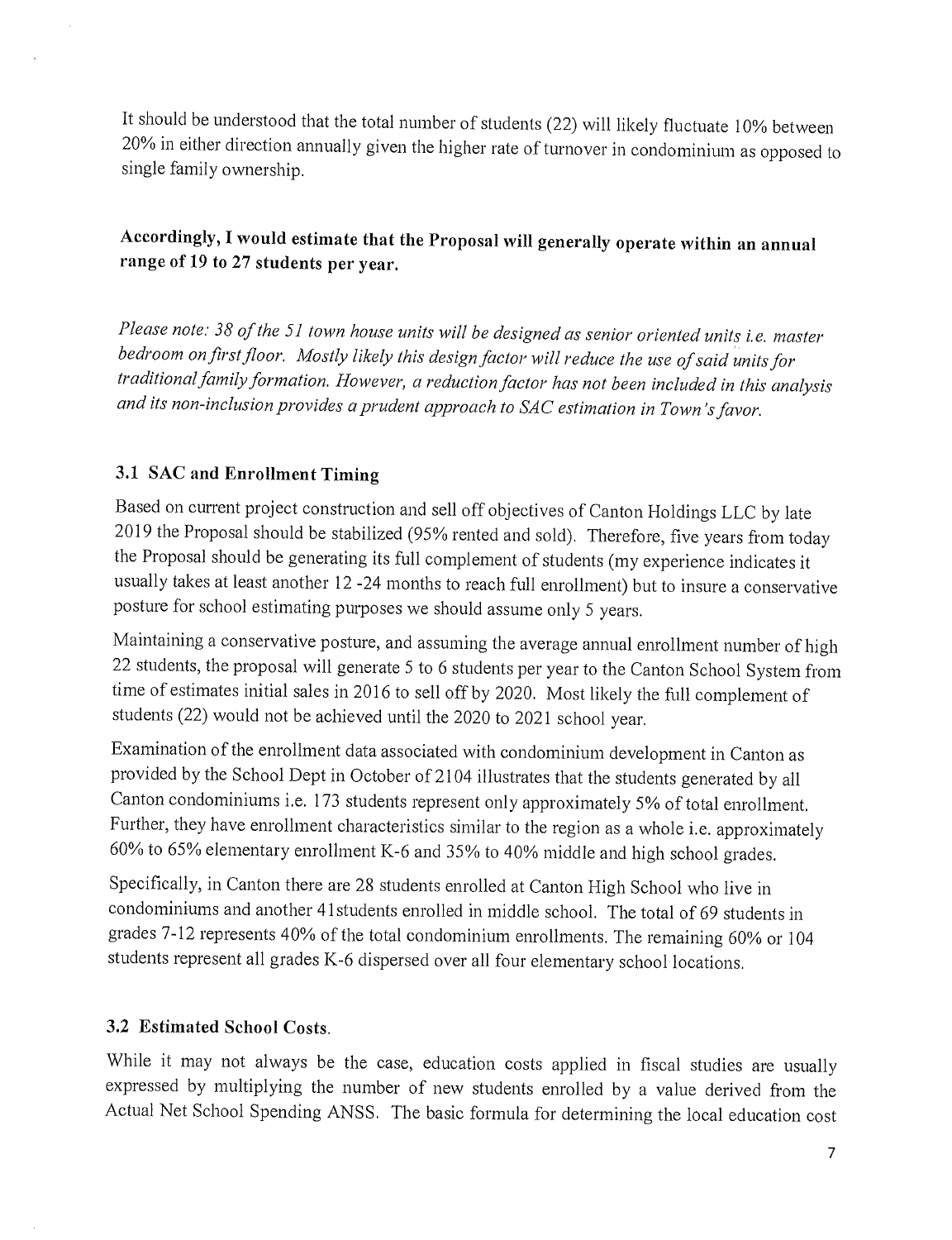estimate is (1) the actual net school spending per pupil (ANSS), as reported by the Massachusetts Department of Education for 2014, minus and (2) state aid (MGL Chapter 70), which is an annual revenue source and potentially an adjustment factor for current building maintenance and operational costs. Actual Net School Spending (ANSS) includes all funds expended by the School Committee via the municipal budget, grants, and other funds as well as certain town expenditures including employee benefits but excluding certain types of expenditures such as transportation, adult education, and long-term debt. As such, ANSS provides an inclusive school cost estimate per net new student.

As stated, the equation for determining the Town's educational costs takes into account the fact that school costs are partially offset by Chapter 70 school aid from the Commonwealth. In order to provide an estimate of the fiscal impact of potential new school children from the Proposal at stabilization, this report assigns a Chapter 70 aid based on the current aid per student level. While it is not a prediction of future Chapter 70 aid to Canton, we believe it is a reasonable basis on which to estimate the costs associated with students generated by the Proposal. As interpreted from by the Massachusetts Department of Elementary and Secondary Education on its web site and after discussions with Canton Public officials the Town's ANSS is currently estimated approximately \$15,000 and Chapter 70 aid at \$1,500 per student (a revenue source).

This memorandum does not include Chapter 70 funds as a future revenue source generated by the Proposal but rather as a method of estimating what the local tax base supports in terms of education costs. Since Chapter 70 is a revenue source, for the purposes of this report, is subtracted from total ANSS in order to provide an estimate of the portion of education cost borne by the local tax base. Accordingly, the cost per student relative to locally generated revenue local fiscal resources is approximately \$13,500 per student in Canton.

Applying the \$13,500 value to the long term average of 22 students (all grade levels) generates a school cost estimate of \$297,000 per year once the project is fully operational and stabilized. In reality the cost per year during the build out period will be less. In rough terms, about one fifth of the total cost per year for 4 t 5 years i.e. approximately \$60,000 to \$75,000 yearly increments (current dollars).

# 4.0 Fiscal Profile an Overview

The following is intended as a fiscal overview; as such it employs the full school costs noted above and an estimate for police, fire and public works costs drawn from previous detailed fiscal studies of much larger development proposals on the subject site.

However, in order to provide a summary fiscal profile it is necessary to generate a revenue estimate at project stabilization.

The following assessed values have been assigned to the various project components, they are a result of an in-house market and value survey prepared as part of Melton Associates project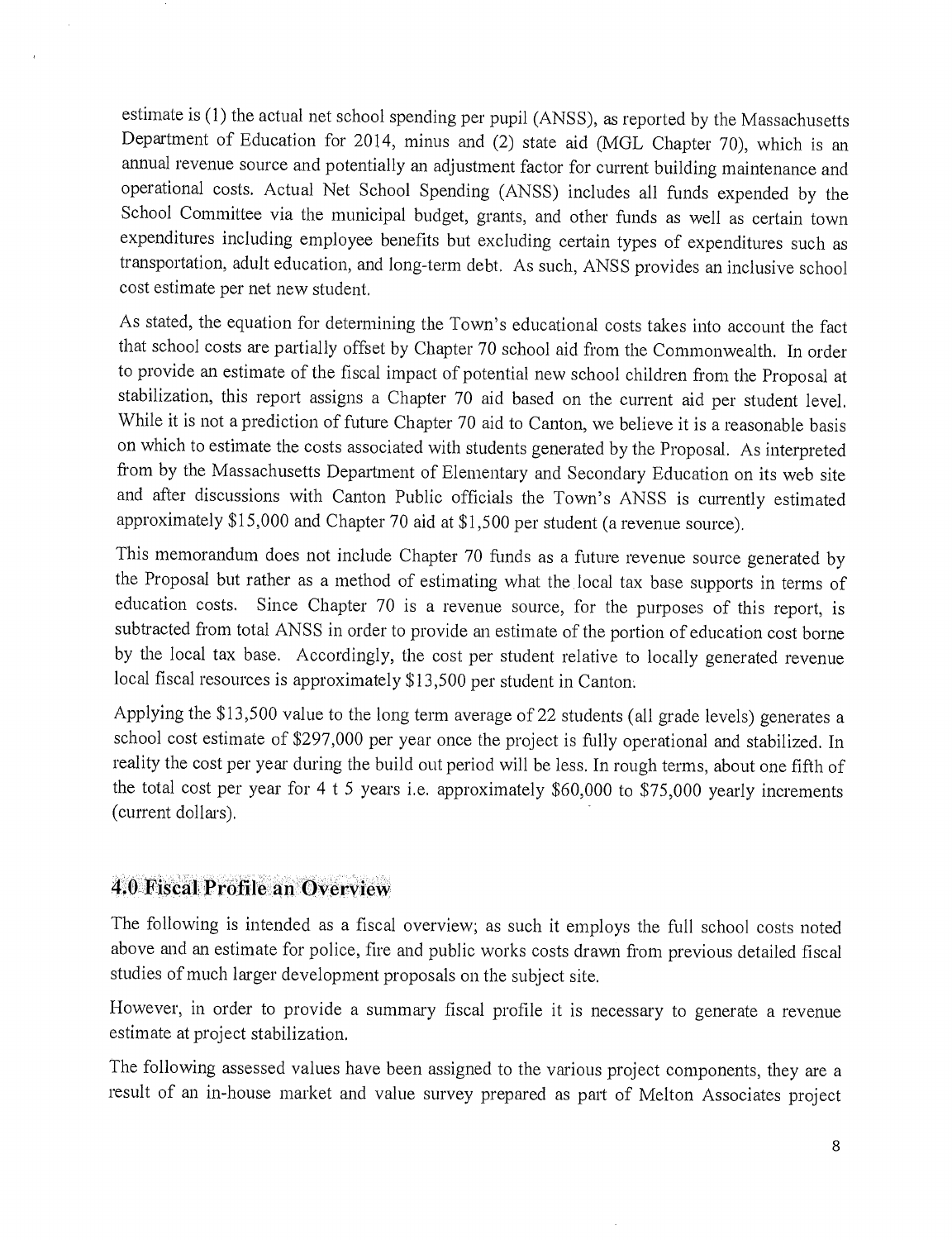feasibility analysis and my review of current values shown in the assessor's records. Please note value by unit type are aggregate, individual units will vary in value.

### Table 1. Assessed Value

 $\hat{t}$ 

| Component                   | Number | Aggregate             | Total                  |  |
|-----------------------------|--------|-----------------------|------------------------|--|
|                             |        | <b>Assessed Value</b> | Value                  |  |
| 1 bedroom condo             | 21     | \$300,000             | \$6,300,000            |  |
| market rate                 |        |                       |                        |  |
| 1 bedroom condo             | 13     | \$135,000             | \$1,755,000            |  |
| Affordable rate             |        |                       |                        |  |
| 2 bedroom condo             | 140    | \$375,000             | \$52,500,000           |  |
| market rate                 |        |                       |                        |  |
| 2 bedroom condo             | 10     | \$175,000             | \$1,750,000            |  |
| Affordable rate             |        |                       |                        |  |
| Age Restricted              | 54     | \$140,000             | \$7,560,000            |  |
| Apartments mkt.             |        |                       |                        |  |
| Age restricted              | 6      | \$100,000             | $\mathbf S$<br>600,000 |  |
| Apartments Aff.             |        |                       |                        |  |
| 2 bedroom                   | 51     | \$475,000             | \$24,225,000           |  |
| Townhouses                  |        |                       |                        |  |
| <b>Residential</b><br>Total | 295    |                       | \$94,690,000           |  |
|                             |        |                       |                        |  |
| Private Kindergarten        |        | \$2,500,000           | \$2,500,000            |  |
| Restaurant 4,000 sq ft      |        |                       | \$1,000,000            |  |
| <b>Commercial Total</b>     |        |                       | \$3,500,000            |  |
|                             |        |                       |                        |  |
| Combined<br>Total           |        |                       | \$98,190,000           |  |

As shown above the Proposal has an estimated total assessed valuation at stabilization of \$98,190,000. The tax yield using current dollars and rates is as follows:

| Residential value of \$98,190,000 at \$12.67/\$1000: \$1,244,067 |  |  |          |
|------------------------------------------------------------------|--|--|----------|
| Commercial value of \$3,500,000 at \$26.53/\$1000:               |  |  | \$92,855 |
| Estimated annual excise tax 450 to 500 vehicles:                 |  |  | \$50,000 |

Total Annual Revenue Stream: \$1,362,000 at stabilization, current dollars.

Estimated building permit and associated fees: \$400,000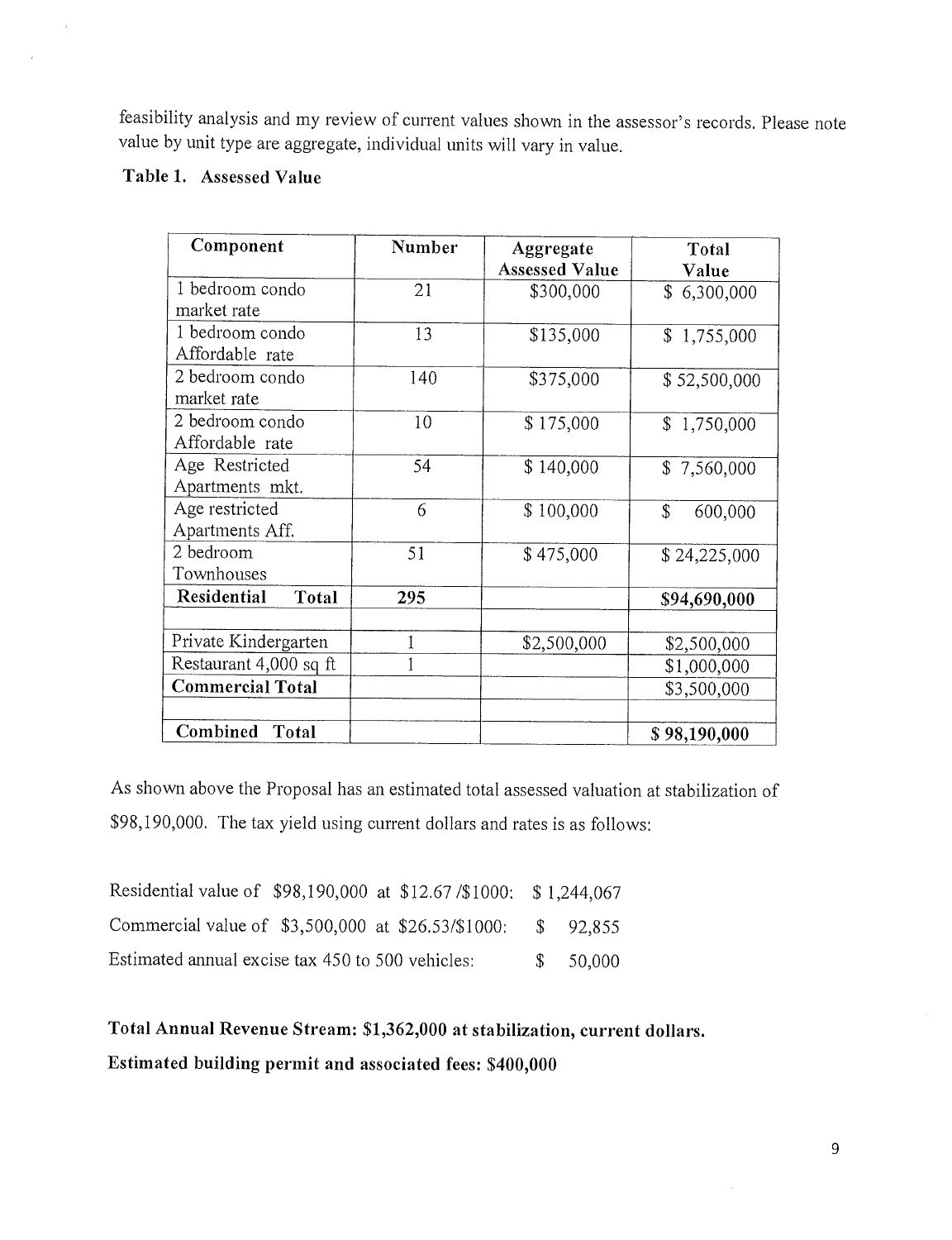### 4.1 General Service Costs:

In addition to the \$297,000 of additional annual school costs at stabilization in approximately 2019/20 the Proposal will generate general service costs, specifically police, fire and a small amount of DPW costs due to the new public roadway associated with the construction of a bridge connection to Neponset Street.

This memo did not undertake a new general service cost analysis because said analysis has been conducted twice for much more intense development proposals on the subject site. Accordingly, for the purposes of this fiscal profile overview the general service cost estimates below are a proportional representation of the Town's most recent studies.

In 2012, a fiscal study prepared for the Town for a 348 unit rental proposal generated a police and fire cost estimate of \$259,000. After discussions with Town officials it was decided to prorate said value to the smaller 295 unit current proposal. Accordingly, a police and fire annual cost estimate of \$220,000 was applied to the fiscal summary below. Please note there are municipal services and departments that will not be impacted by this proposal such as previous debt service, ambulance service ( insurance re-imbursement), utility costs paid by on-going enterprise fees and the cost of government administration in general in Canton.

# **Ge**neral Fiscal Profile

Simply stated \$220,000 in general service costs noted above and \$297,000 in school costs discussed in Section 3.2 generate a total service cost at stabilization in 2020 of \$517,000 (current dollars).

Given the estimated annual revenue stream of \$1,362,000, the estimated cost to revenue ratio is 0.38. In dollar terms, the Proposal will generate an annual average fiscal benefit of \$845,000 (current dollars).

*The Town has control over the expenditure of all revenue; however, in this case approximately \$560,000 per year will be required to pay down the bonding of needed public improvements over a period of 20 years. In that light, the annual fiscal benefit, for said 20 year period, will be reduced approximately \$285,000 per year and the proposal will exhibit a cost to revenue ratio of approximately 0.79. After repayment of bonds the Proposal will revert to a stronger 0.38 annual cost to revenue ratio and a higher annual benefit i.e. \$845,000 in current dollars.*